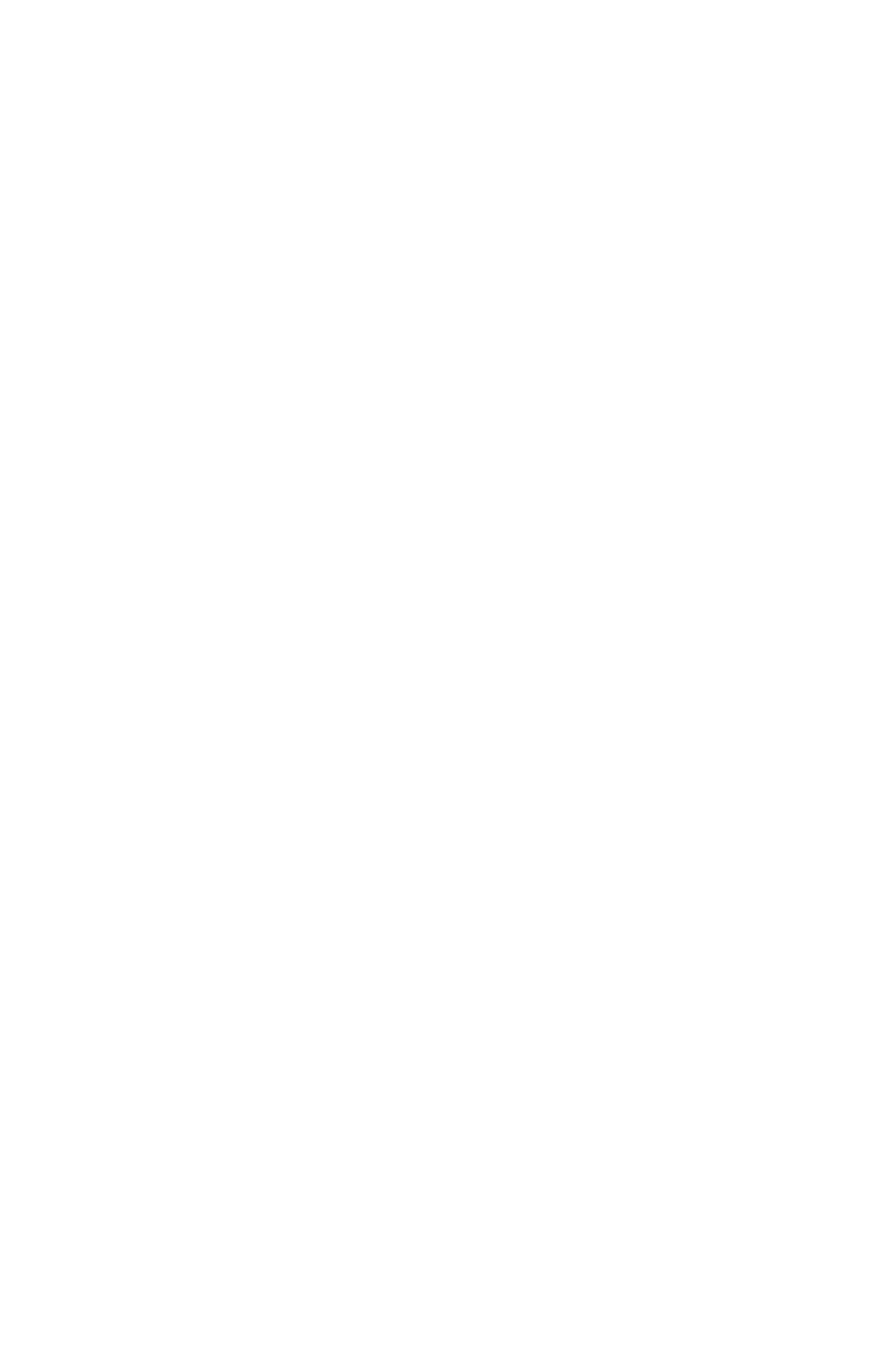

### **Introduction**

Thank you for purchasing a Guardian Fall Protection CB-12. This manual must be read and understood in its entirety, and used as part of an employee training program as required by OSHA or any applicable state agency.

This and any other included instructions must be made available to the user of the equipment. The user must understand how to safely and effectively use the CB-12, and all fall safety equipment used in combination with the CB-12.

| <b>User Information</b>                              |  |  |  |  |  |  |  |  |
|------------------------------------------------------|--|--|--|--|--|--|--|--|
| Date of First Use:<br>Serial #:<br>Trainer:<br>User: |  |  |  |  |  |  |  |  |

# **Applicable Safety Standards**

When used according to instruction specifications, this product meets or exceeds all applicable OSHA 1926 Subpart M, OSHA 1910, ANSI Z359.18-2017, and ANSI A10.32-2012 standards for fall protection, depending on application (see below). This product has been tested in compliance with the requirements of ANSI/ASSE Z359.7. Testing only covers hardware and does not extend to the anchorage or substrate to which this product is attached. Applicable standards and regulations depend on the type of work being done, and also might include state-specific regulations. Consult regulatory agencies for more information on personal fall arrest systems and associated components.

CB-12 Anchors do not comply with ANSI/IWCA I-14.1-2001 Section 9 requirements for tie-back/suspension anchorages for window washing or facade maintenance equipment.

CB-12 Anchors do not comply with CalOSHA section 3291 (f) for roof tie-back/suspension anchorages, which are required on all buildings in California above 36' (or three stories), with certain rare exceptions.

Contact Guardian's Engineered Services Group (ESG) for more information or for anchors compliant with CalOSHA and/or IWCA standards.

| PRODUCT COMPLIANCE                | OSHA 1910 & OSHA 1926 Subpart M | ANSI Z359.18 & ANSI A10.32 |
|-----------------------------------|---------------------------------|----------------------------|
| <b>Wood Installations</b>         | <b>YES</b>                      | N <sub>0</sub>             |
| <b>Metal Installations</b>        | <b>YES</b>                      | N <sub>0</sub>             |
| <b>Concrete Installations</b>     | <b>YES</b>                      | <b>YES</b>                 |
| <b>Backer Plate Installations</b> | <b>YES</b>                      | <b>YES</b>                 |
| <b>Welding Installations</b>      | YES                             | <b>YES</b>                 |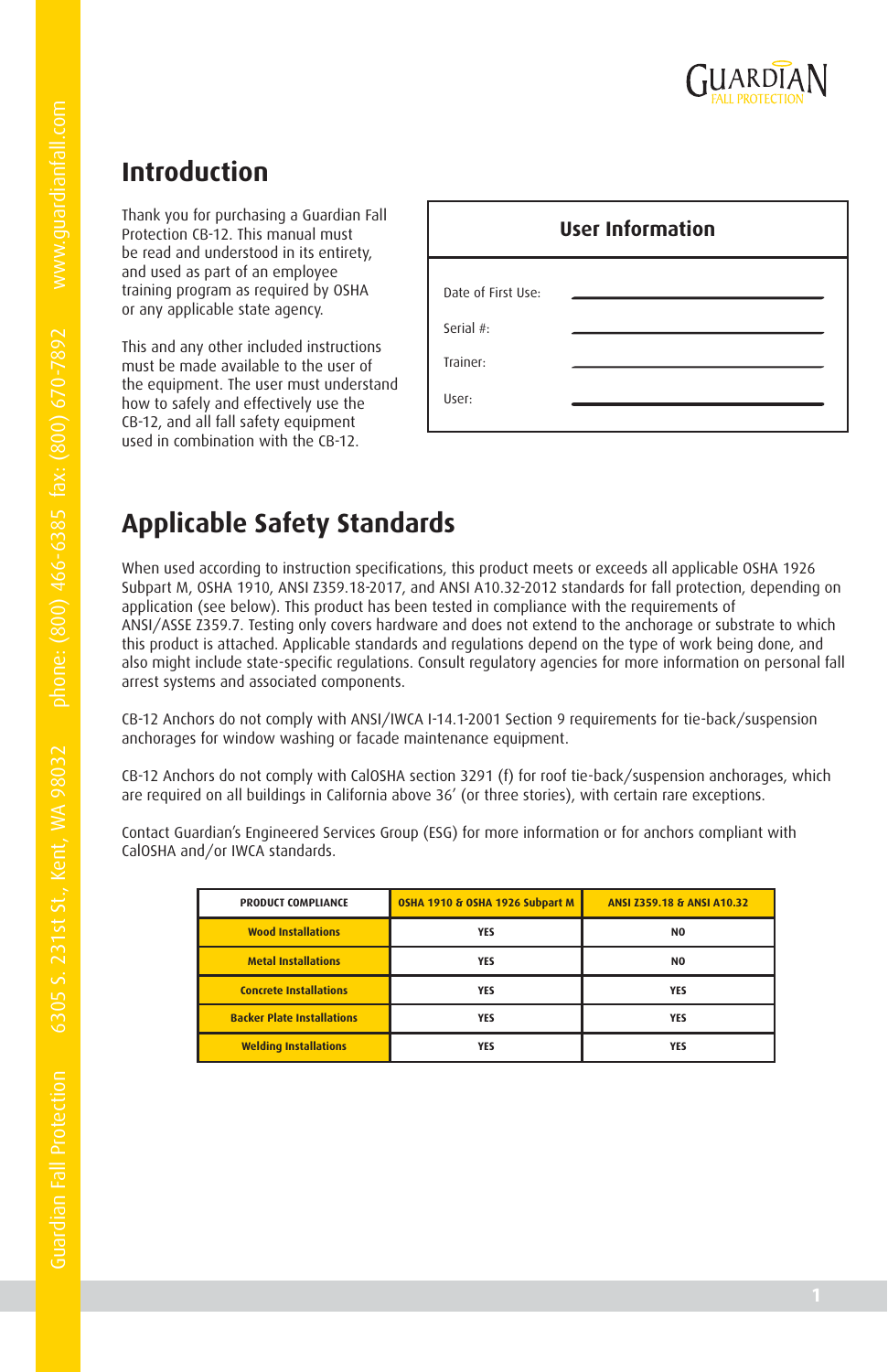

### **Worker Classifications**



**! CAUTION** Understand the following definitions of those who work near or who may be exposed to fall hazards.

**Qualified Person:** A person with an accredited degree or certification, and with extensive experience or sufficient professional standing, who is considered proficient in planning and reviewing the conformity of fall protection and rescue systems.

**Competent Person:** A highly trained and experienced person who is ASSIGNED BY THE EMPLOYER to be responsible for all elements of a fall safety program, including, but not limited to, its regulation, management, and application. A person who is proficient in identifying existing and predictable fall hazards, and who has the authority to stop work in order to eliminate hazards.

**Authorized Person:** A person who is assigned by their employer to work around or be subject to potential or existing fall hazards.

**It is the responsibility of a Qualified or Competent person to supervise the job site and ensure all applicable safety regulations are complied with.**

### **Product Specific Applications**

**! WARNING** Use of equipment in unintended applications may result in serious injury or death. Maximum 1 attachment per connection point.



**Personal Fall Arrest:** CB-12 Anchors may be used to support a MAXIMUM 1 personal fall arrest system (PFAS) for use in Fall Arrest applications. Structure must withstand loads applied in the directions permitted by the system of at least 5,000 lbs., or achieve a minimum 2:1 safety factor, as determined by a Qualified Person. Maximum free fall is 6', or up to 12' if used in combination with equipment explicitly certified for such use. **If PFAS anchor point is intended for permanent installation, it must be designed for use in Fall Arrest.** Applicable D-ring: Dorsal.



**Restraint:** CB-12 Anchors may be used in Restraint applications. Restraint systems prevent workers from reaching the leading edge of a fall hazard. Always account for fully deployed length of lanyard/SRL. Structure must withstand loads applied in the directions permitted by the system of at least 1,000 lbs. No free fall is permitted. Restraint systems may only be used on surfaces with slopes up to 4/12 (vertical/horizontal). Applicable D-rings: Dorsal, Chest, Side, Shoulder.



**Work Positioning:** CB-12 Anchors may be used in Work Positioning applications. Work Positioning systems allow a worker to be supported and work freely with both hands. Structure must withstand loads applied in the directions permitted by the system of at least 3,000 lbs. Maximum allowable free fall is 2'. Applicable D-rings: Side.



**Rescue/Confined Space:** CB-12 Anchors may be used in Rescue/Confined Space applications. Rescue systems function to safely recover a worker from a confined location or after exposed to a fall. There are various configurations of Rescue systems depending on the type of rescue. Structure must withstand loads applied in the directions permitted by the system of at least 3,000 lbs. No free fall is permitted. Applicable D-rings: Dorsal, Chest, Shoulder.

> **For all applications: worker weight capacity range (including all clothing, tools, and equipment) is 130-420 lbs.**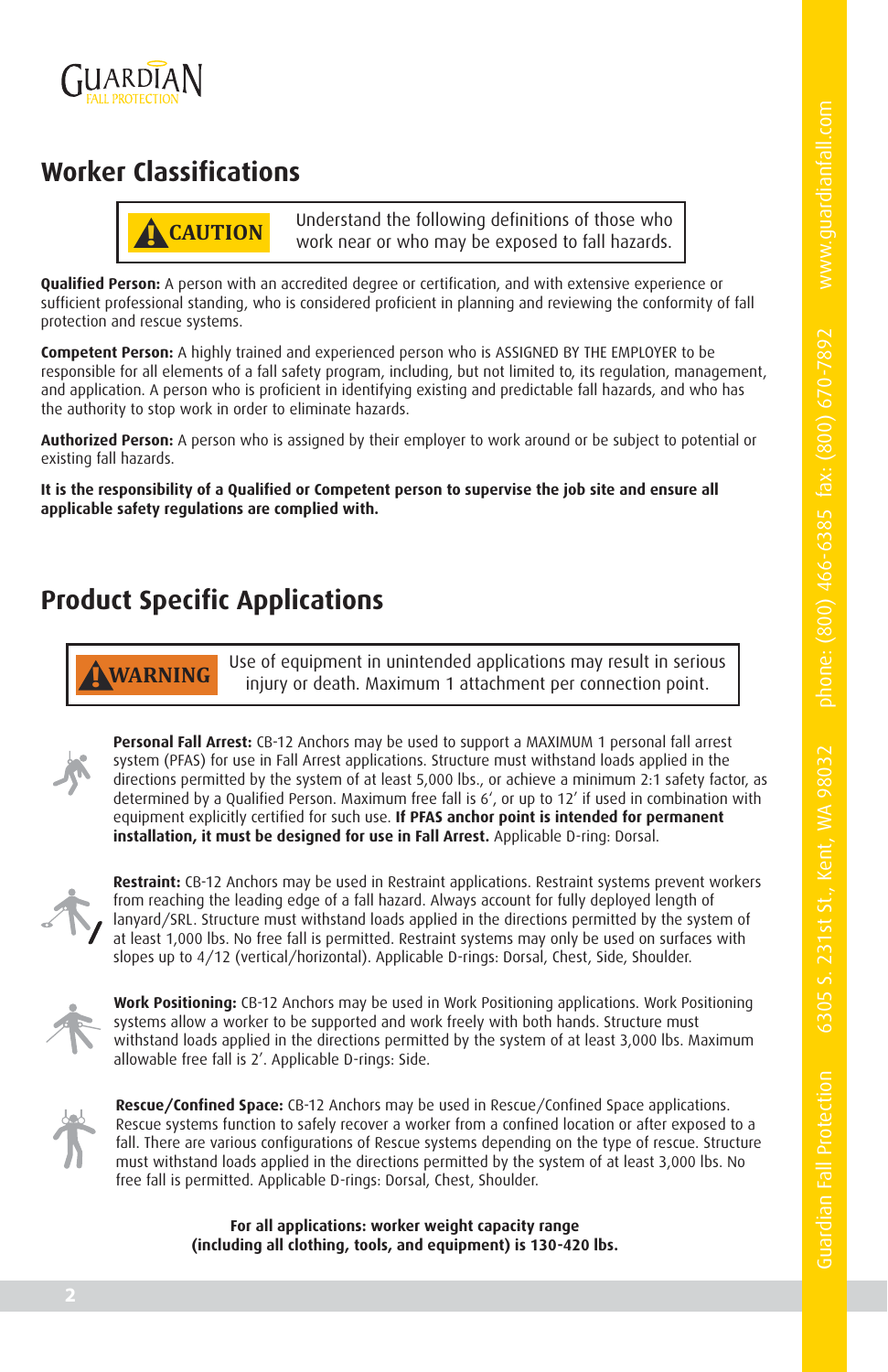

# **Limitations**

**Fall Clearance:** There must be sufficient clearance below the anchorage connector to arrest a fall before the user strikes the ground or an obstruction. When calculating fall clearance, account for a MINIMUM 2' safety factor, deceleration distance, user height, length of lanyard/SRL, harness stretch, and all other applicable factors.

#### **Diagram shown is an example fall clearance calculation ONLY.**

**Swing Falls:** Prior to installation or use, make considerations for eliminating or minimizing all swing fall hazards. Swing falls occur when the anchor is not directly above the location where a fall occurs. Always work as close to in line with the anchor point as possible. Swing falls significantly increase the likelihood of serious injury or death in the event of a fall.

**Compatibility:** When making connections with CB-12, eliminate all possibility of roll-out. Roll-out occurs when interference between a hook and the attachment point causes the hook gate to unintentionally open and release. All connections must be selected and deemed compatible with Skyhook Anchor by a Competent Person. All connector gates must be self-closing and self-locking, and withstand minimum loads of 3,600 lbs. See the following for examples of compatible/incompatible connections:

Connector closed and locked to D-ring. **OK.**

Two connectors to same D-ring. **NO.**

Incompatible or irregular application, which may increase risk of roll-out. **NO.**

Two or more snap hooks or carabiners connected to each other. **NO.**











Fall clearance calculation shown based on standing worker falling directly in-line with anchor point. Always consider potential swing fall and other hazards when calculating fall clearance.

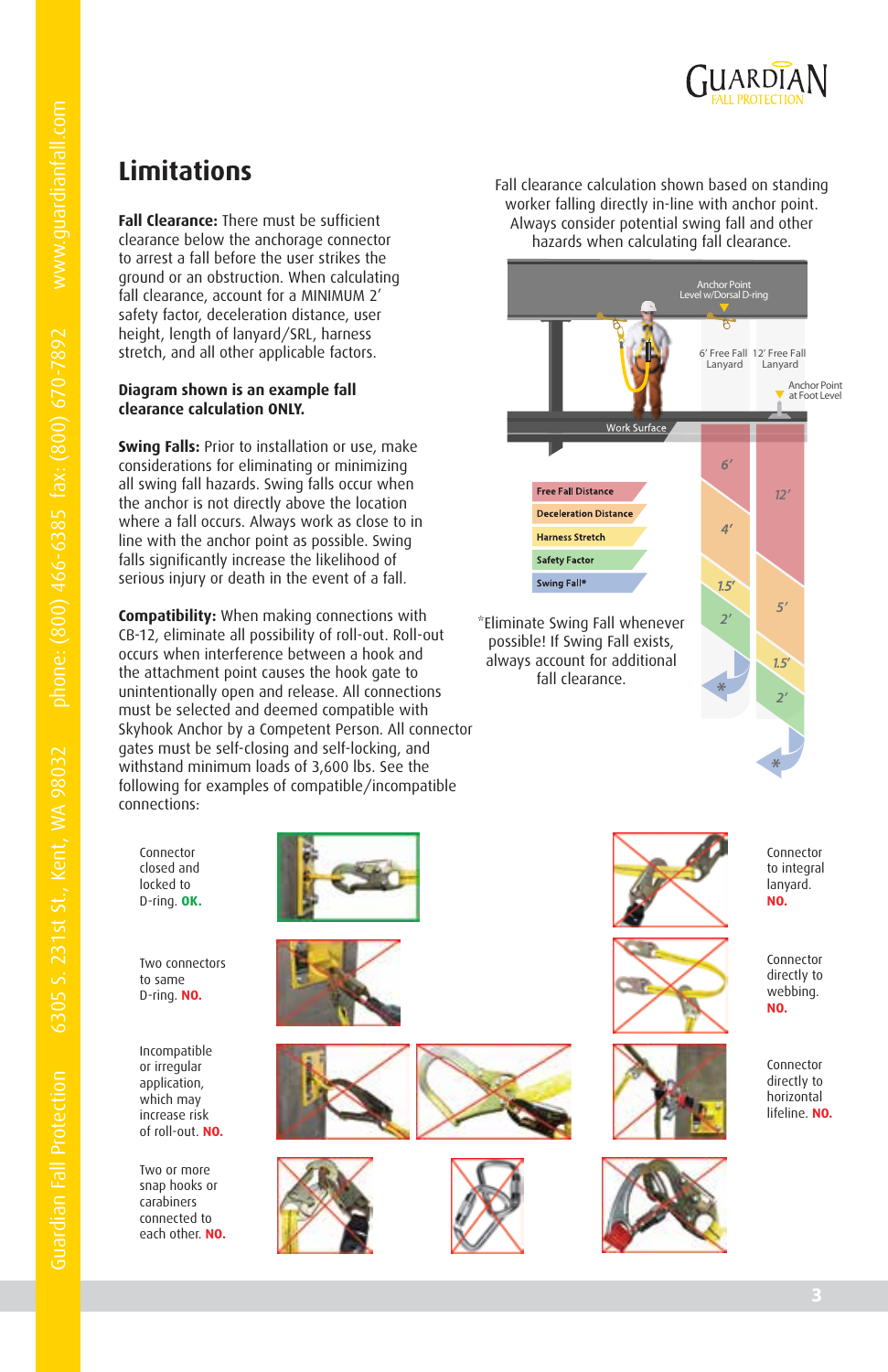

#### **Correct Anchorage Positioning:**

**This chart details allowable working zones required to reduce risk of swing falls and improper side loading. ALWAYS adhere to information specified by chart.**

| <b>Anchor Distance</b><br><b>From</b><br><b>Leading Edge (Y)</b> | <b>Working Distance</b><br><b>Along Roof Edge</b><br>(Either Direction) (X) | <b>Working Angle</b><br><b>From</b><br>Perpendicular (Ø) |
|------------------------------------------------------------------|-----------------------------------------------------------------------------|----------------------------------------------------------|
| 6'                                                               | 8'                                                                          | $53^\circ$                                               |
| 10'                                                              | $9' - 9''$                                                                  | $45^\circ$                                               |
| 15'                                                              | $11' - 7''$                                                                 | $38^\circ$                                               |
| 20'                                                              | $13' - 3''$                                                                 | $33^\circ$                                               |
| 25'                                                              | $14' - 6''$                                                                 | $30^\circ$                                               |
| 30'                                                              | 16'                                                                         | $28^\circ$                                               |
| 35'                                                              | $17' - 2''$                                                                 | $26^{\circ}$                                             |
| 40'                                                              | $18' - 3''$                                                                 | $24^\circ$                                               |
| 45'                                                              | $19' - 4''$                                                                 | $23^\circ$                                               |
| 50'                                                              | $19' - 10''$                                                                | $21^\circ$                                               |
| 55'                                                              | $21' - 4''$                                                                 | $21^{\circ}$                                             |
| 60'                                                              | $22' - 3''$                                                                 | $21^\circ$                                               |

For example, if the anchorage connector is 6' from the leading edge (Y), the working distance (X) is 8' in each direction from the perpendicular, which translates to a 53° working angle.

### **Components and Specifications**

Type A anchorage connector.

Minimum permitted service temperature: -30° F.

5,000 lb. MBS (minimum breaking strength).

Materials: galvanized steel.

Wood/metal fastener installation holes (x40)



Connection Point

Anchor Post

| <b>Standard</b> | <b>Swivel Top</b>        | <b>Post</b> | <b>Base</b>     | <b>Description</b>              |
|-----------------|--------------------------|-------------|-----------------|---------------------------------|
| #00645          | #00651                   | 12''        | $16''$ x $16''$ | CB-12 Anchor                    |
| #10645          | #10651                   |             | $\sim$          | CB-12 Weld-On Anchor            |
| #10681          | $\overline{\phantom{a}}$ | $\sim$      | $16''$ x $16''$ | CB-12 Backer Plate              |
| #00648          | $\sim$                   |             | $16''$ x $16''$ | CB-12 Anchor w/Pass-Through Top |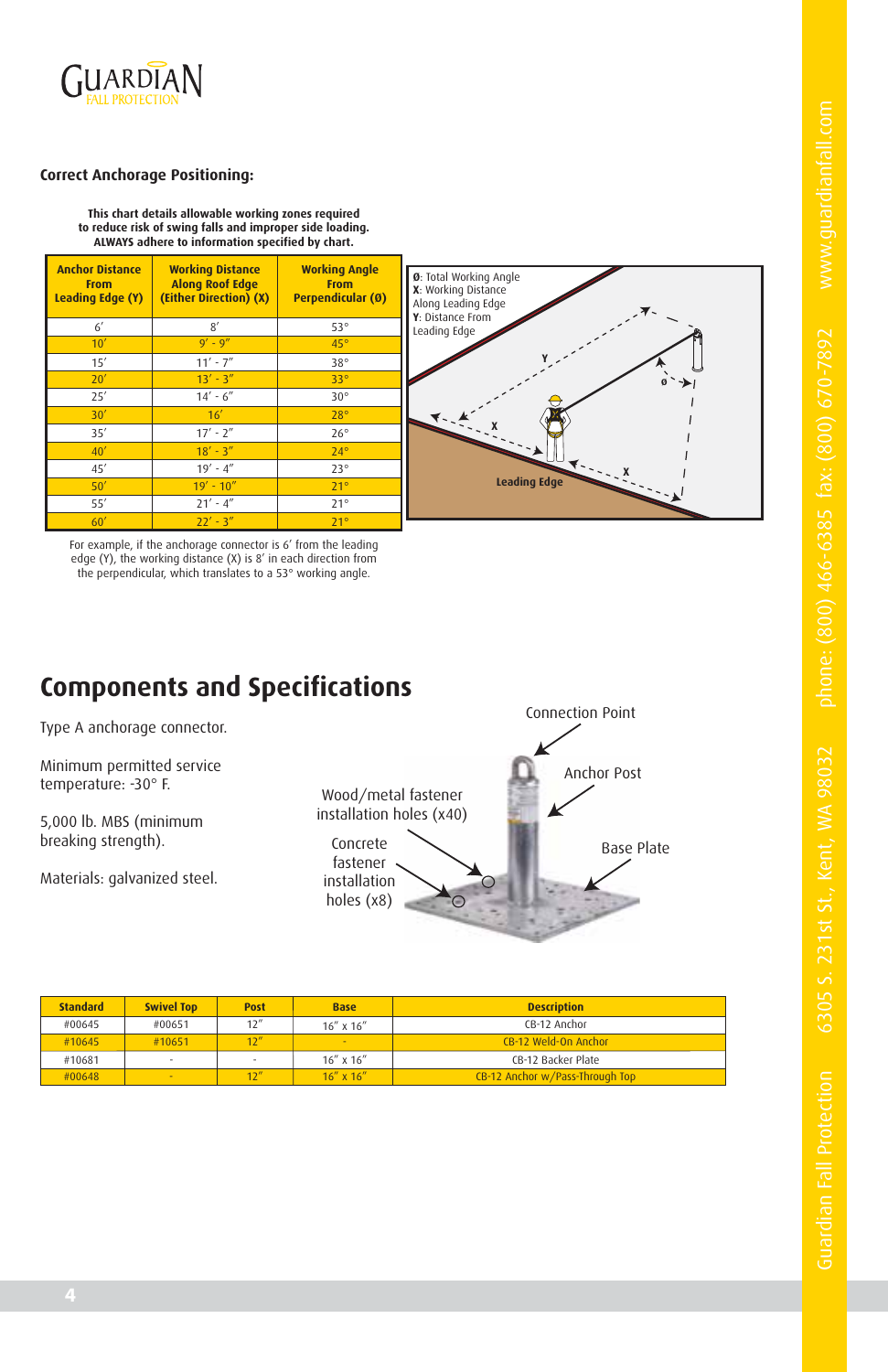

### **Installation and Use**

All installation of CB-12 Anchors MUST be approved by a Competent or Qualified Person, or by a Guardian Fall Protection certified installer. **! WARNING**

#### **MINIMUM substrate thickness requirements:**

• Wood: 5/8" CDX.

• Metal: 20 gauge, or 22 gauge if reinforced with CB Spanner Plate (part # 00604, contact Guardian for more information).

• Concrete: 6", 2,500 psi or better.

#### **Substrate fastener requirements:**

• Wood: #14 x 10, 2" wood deck screws. Qty. 40.

• Metal: #14 x 14, 2" metal deck screws. Qty. 40. Please note that longer screws may be required in order to achieve the minimum necessary substrate penetration. All fasteners must penetrate metal decking by at least ¼".

• Concrete: ½" x 3" concrete bolts. Qty. 8.

#### **CB-12 roof slope compatibility: flat - sheer. Any installation past sheer (for example, on the underside of a beam) must be done in combination with backer plate.**

#### **Prior to use, plan your system:**

1. Ensure all PFAS equipment is selected and deemed compatible with CB-12 by a Competent Person.

2. Eliminate or minimize all risk of swing fall.

3. Ensure structure to which CB-12 is to be installed, and on which work is to be performed, is free of all hazards, including, but not limited to, debris, rot, rust, sharp or abrasive edges and surfaces, and hazardous materials.

4. A Qualified Person must determine that structure to which CB-12 is to be installed is rated to withstand minimum required loads. There are no minimum or maximum spacing requirements for CB-12 Anchors, provided structure is of sufficient strength.

5. For all CB-12 Anchors, all applicable fastener holes MUST be used and all fasteners MUST be fully embedded in substrate. NEVER over-tighten fasteners.

6. CB-12 is rated for loading in any direction provided it is installed as prescribed. Suitable for use in HLL applications.

#### **Installation, CB-12 (part #s 00645, 00648, and 00651)**

#### **Wood Install:**

MINIMUM substrate requirement: 5/8" thick CDX.

1. Place CB-12 at selected installation location.

2. Install all (40) fasteners until snug, and ensure CB-12 is fully secured to substrate.

3. All fasteners MUST be fully embedded in wood decking.

 $3/4''$  min. All fasteners fully embedded in substrate \*Sample profile shown only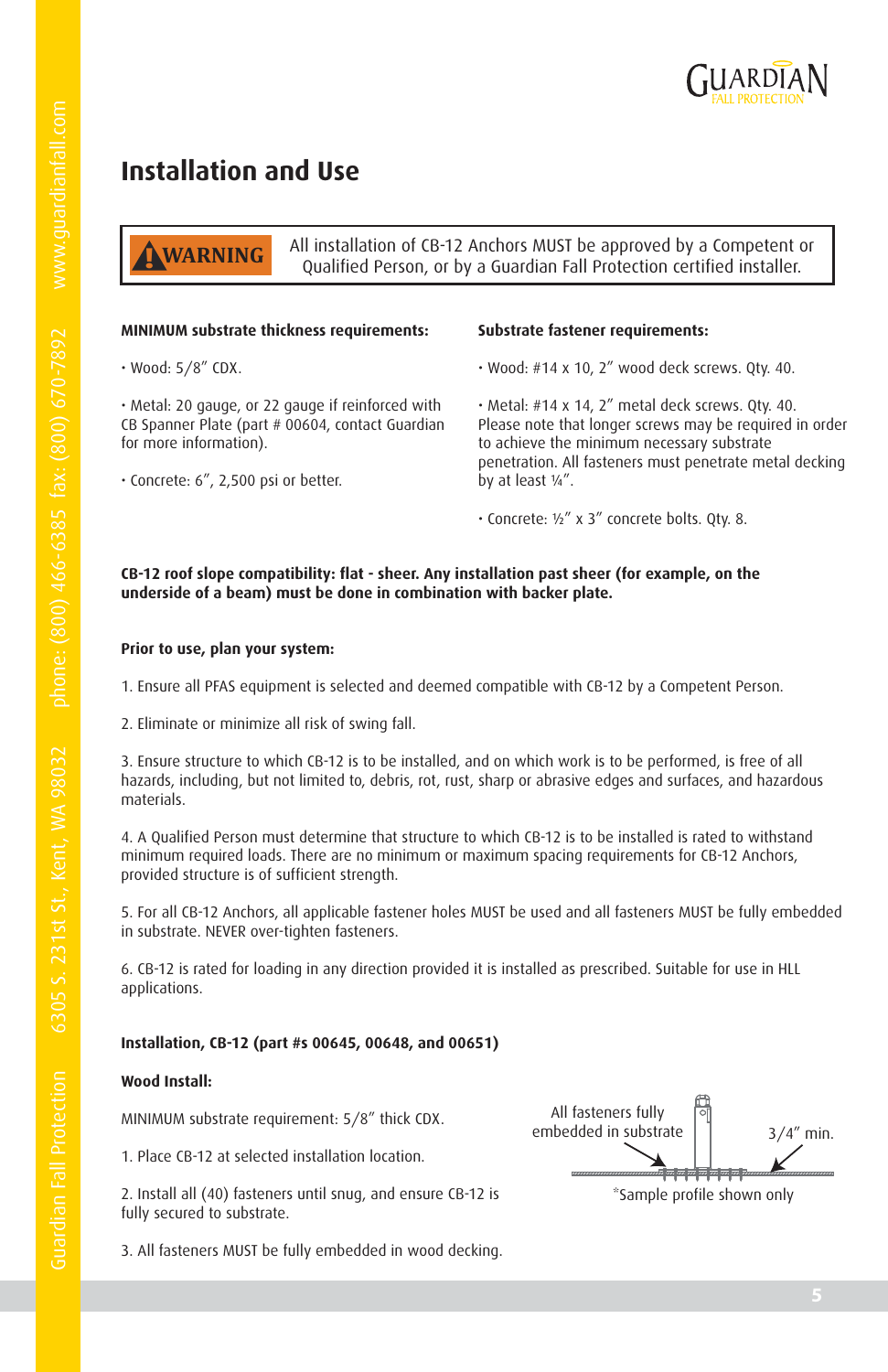

#### **Metal Install:**

MINIMUM substrate requirement: 20 gauge, or 22 gauge if reinforced with CB Spanner Plate (part # 00604, contact Guardian for more information).

1. Place CB-12 at selected installation location.

2. Install all (40) fasteners until snug, and ensure CB Anchor is fully secured to substrate.

3. All fasteners MUST penetrate metal decking by at least ¼".

#### **Concrete Install:**

MINIMUM substrate requirement: 6" thick, 2,500 psi.

Installation must be done a MINIMUM 8" from all fall hazards.

1. Place CB-12 at selected installation location.

2. Install all (8) fasteners until snug, and ensure CB-12 is fully secured to substrate.

3. Always refer to fastener manufacturer's instructions regarding fastener installation.

#### **Backer Plate Install:**

Compatible beam width: 6" - 8" \*.

1. Place CB-12 at compatible installation location.

2. Secure Backer Plate to CB-12 with (4) ½" threaded rods. (2) ½" lock washers and (2) ½" hex nuts required per threaded rod.

3. Tighten all fasteners until snug, and ensure CB-12 is secured to substrate.

4. Deform threads on all fasteners to prevent tampering.



All fasteners penetrate substrate by at least ¼"

Min. 20 gauge



\*Backer plate installation may also be done on structural member other than I-beam, provided structural member is deemed compatible by jobsite Competent Person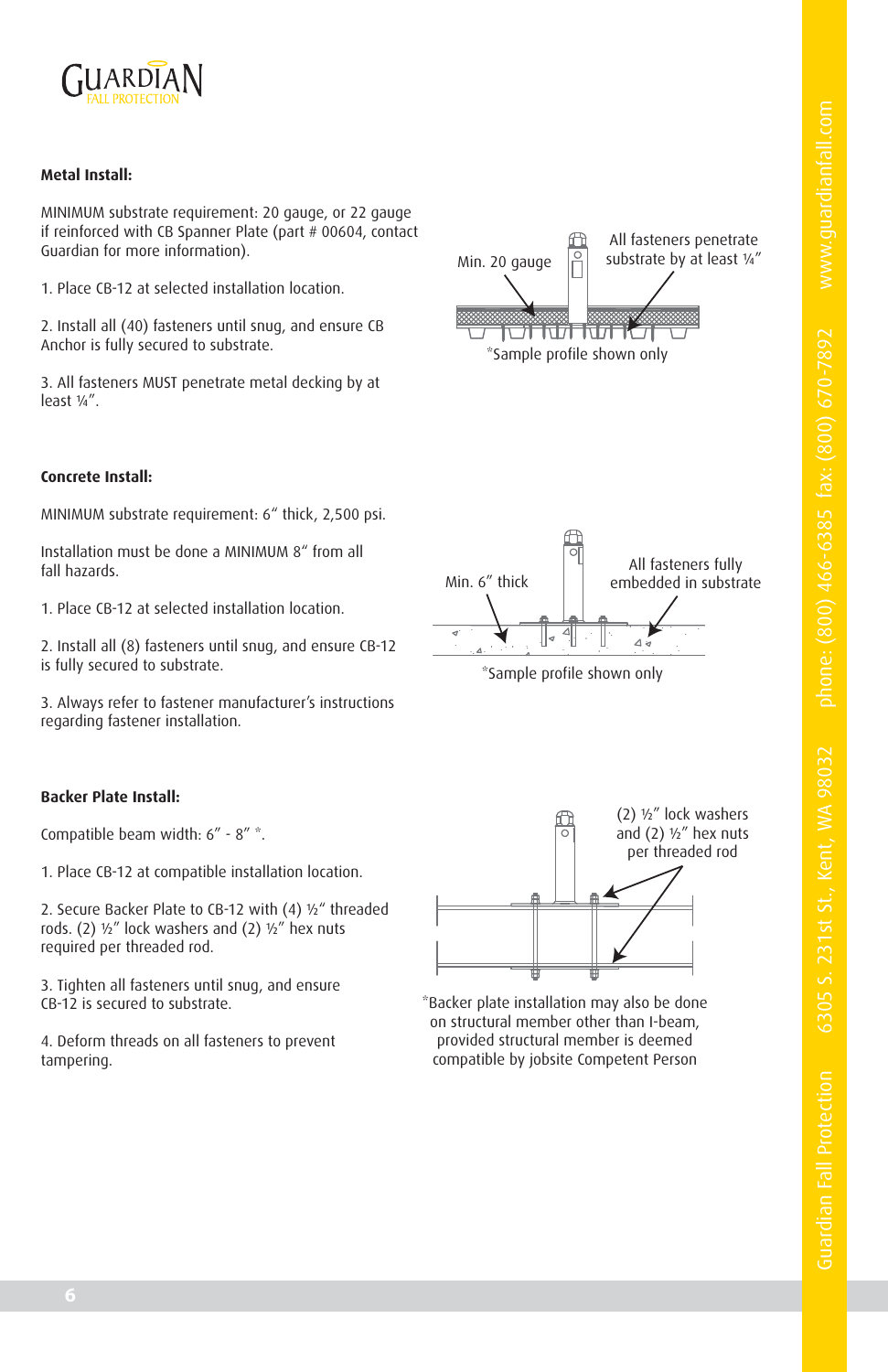

#### **Installation, CB-12 Weld-On (part # 10645 and 10651)**

#### **CB-12 Weld-On Post must be installed by an American Welding Society (AWS) certified welder in accordance with all applicable welding regulations.**

Post diameter: 2 7/8"

Fillet weld: 5/16"

Minimum beam flange width: 3½"



### **Maintenance, Cleaning, and Storage**

If CB-12 fails inspection in any way, immediately remove it from service, and contact Guardian to inquire about its return or repair. Field serviceability testing is not required, and should not be done by the end user.

Cleaning after use is important for maintaining the safety and longevity of CB-12. Remove all dirt, corrosives, and contaminants from CB-12 before and after each use. If CB-12 cannot be cleaned with plain water, use mild soap and water, then rinse and wipe dry. NEVER clean CB-12 with corrosive substances.

When not in use, store equipment where it will not be affected by heat, light, excessive moisture, chemicals, or other degrading elements.

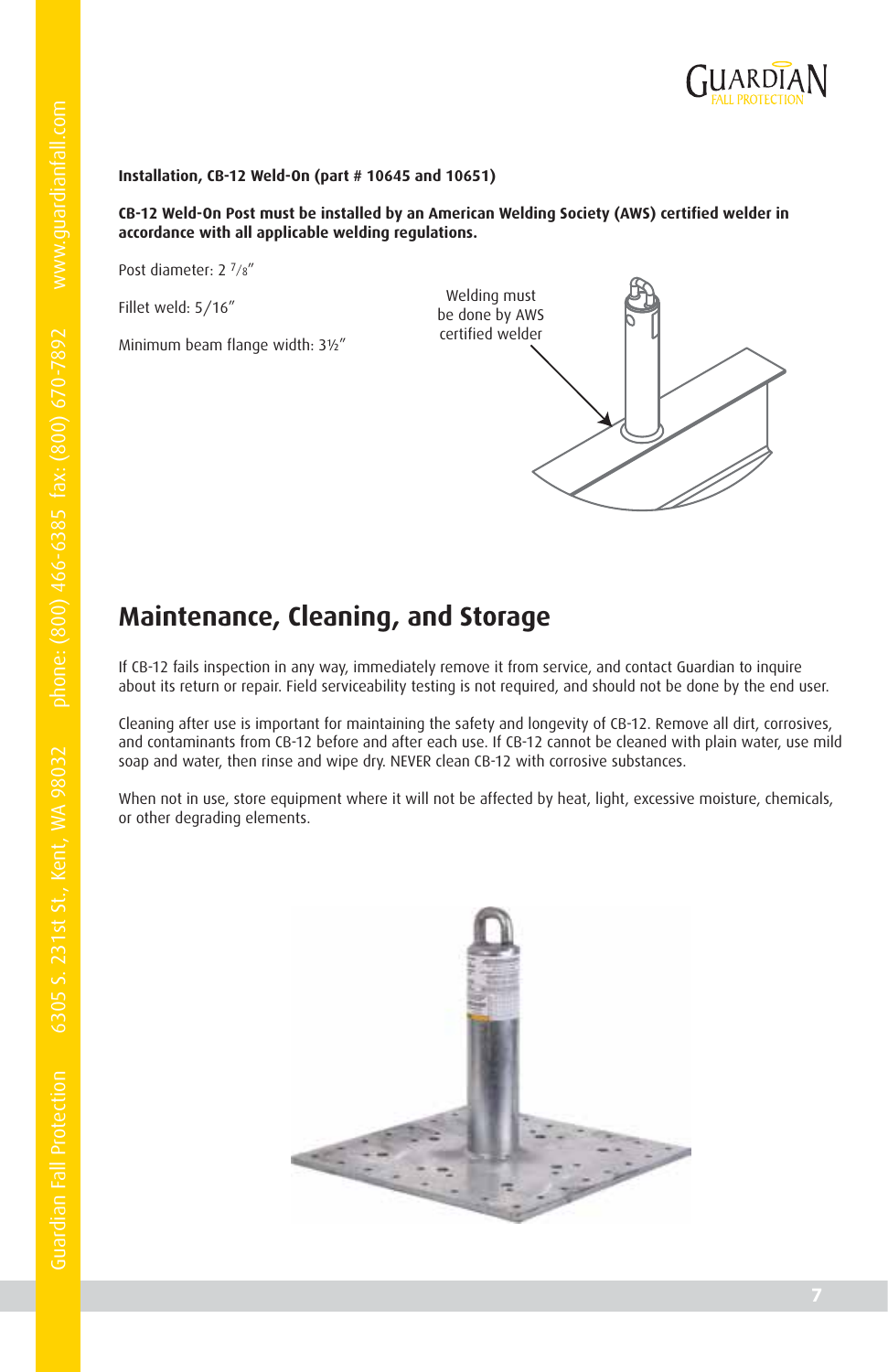

### **Inspection**

Prior to EACH use, inspect CB-12 for deficiencies, including, but not limited to, corrosion, deformation, pits, burrs, rough surfaces, sharp edges, cracking, rust, paint buildup, excessive heating, alteration, and missing or illegible labels. IMMEDIATELY remove CB-12 from service if defects or damage are found, or if exposed to forces of fall arrest.

Ensure that applicable work area is free of all damage, including, but not limited to, debris, rot, rust, decay, cracking, and hazardous materials. Ensure that selected work area will support the application-specific minimum loads set forth in this instruction manual. Work area MUST be stable.

At least every 12 months, a Competent Person other than the user must inspect CB-12. **Competent Person inspections MUST be recorded in inspection log in instruction manual and on equipment inspection grid label. The Competent Person must sign their initials in the box corresponding to the month and year the inspection took place.**

During inspection, consider all applications and hazards CB-12 have been subjected to.

### **Inspection Log**

Date of First Use:

**Product lifetime is indefinite as long as it passes pre-use and Competent Person inspections. User must inspect prior to EACH use. Competent Person other than user must complete formal inspection at least every 12 months. Competent Person to inspect and initial.**

|    | J | F M A M J J A S O N |  |  |  |  | D |
|----|---|---------------------|--|--|--|--|---|
| YR |   |                     |  |  |  |  |   |
| YR |   |                     |  |  |  |  |   |
| YR |   |                     |  |  |  |  |   |
| YR |   |                     |  |  |  |  |   |
| YR |   |                     |  |  |  |  |   |

**This inspection log must be specific to one CB-12. Separate inspection logs must be used for each CB-12. All inspection records must be made visible and available to all users at all times.**

**If equipment fails inspection IMMEDIATELY REMOVE FROM SERVICE.**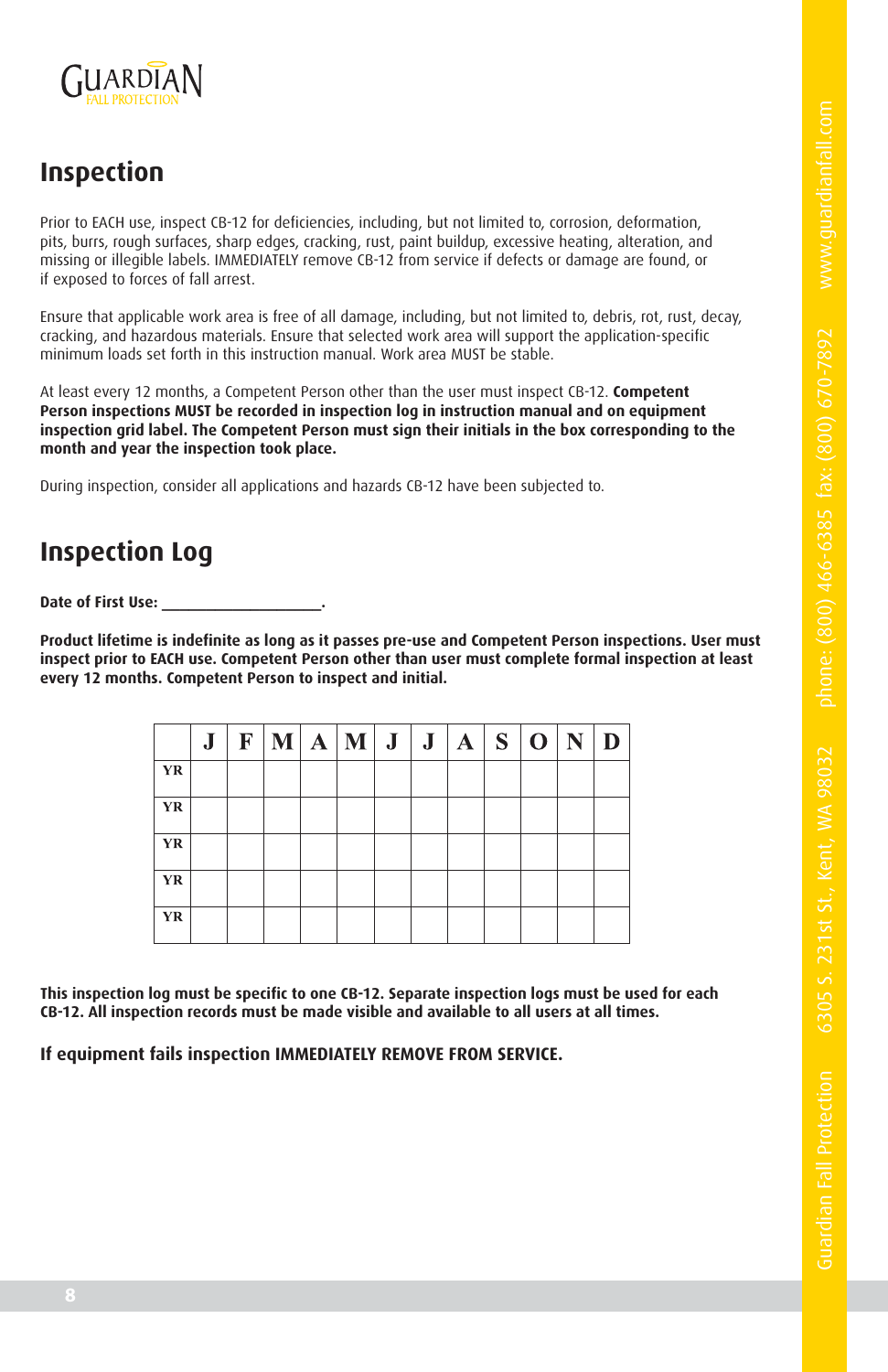

### **Safety Information**



Failure to understand and comply with safety regulations may result in serious injury or death. Regulations included herein are not all-inclusive, are for reference only, and are not intended to replace a Competent Person's judgment or knowledge of federal or state standards.

Do not alter equipment. Do not misuse equipment.

Workplace conditions, including, but not limited to, flame, corrosive chemicals, electrical shock, sharp objects, machinery, abrasive substances, weather conditions, and uneven surfaces, must be assessed by a Competent Person before fall protection equipment is selected.

The analysis of the workplace must anticipate where workers will be performing their duties, the routes they will take to reach their work, and the potential and existing fall hazards they may be exposed to. Fall protection equipment must be chosen by a Competent Person. Selections must account for all potential hazardous workplace conditions. All fall protection equipment should be purchased new and in an unused condition.

Fall protection systems must be selected and installed under the supervision of a Competent Person, and used in a compliant manner. Fall protection systems must be designed in a manner compliant with all federal, state, and safety regulations. Forces applied to anchors must be calculated by a Competent Person.

Unless explicitly stated otherwise, the maximum allowable free fall distance for lanyards must not exceed 6'. No free fall allowed for non-LE SRLs. Class A SRLs must arrest falls within 24"; Class B SRLs must arrest falls within 54"

Harnesses and connectors selected must be compliant with manufacturer's instructions, and must be of compatible size and configuration. Snap hooks, carabiners, and other connectors must be selected and applied in a compatible fashion. All risk of disengagement must be eliminated. All snap hooks and carabiners must be self-locking and self-closing, and must never be connected to each other.

A pre-planned rescue procedure in the case of a fall is required. The rescue plan must be project-specific. The rescue plan must allow for employees to rescue themselves, or provide an alternative means for their prompt rescue. Store rescue equipment in an easily accessible and clearly marked area.

Training of Authorized Persons to correctly erect, disassemble, inspect, maintain, store, and use equipment must be provided by a Competent Person. Training must include the ability to recognize fall hazards, minimize the likelihood of fall hazards, and the correct use of personal fall arrest systems.

NEVER use fall protection equipment of any kind to hang, lift, support, or hoist tools or equipment, unless explicitly certified for such use.

Equipment subjected to forces of fall arrest must immediately be removed from use.

Age, fitness, and health conditions can seriously affect the worker should a fall occur. Consult a doctor if there is any reason to doubt a user's ability to withstand and safely absorb fall arrest forces or perform set-up of equipment. Pregnant women and minors must not use this equipment.

Physical harm may still occur even if fall safety equipment functions correctly. Sustained post-fall suspension may result in serious injury or death. Use trauma relief straps to reduce the effects of suspension trauma.